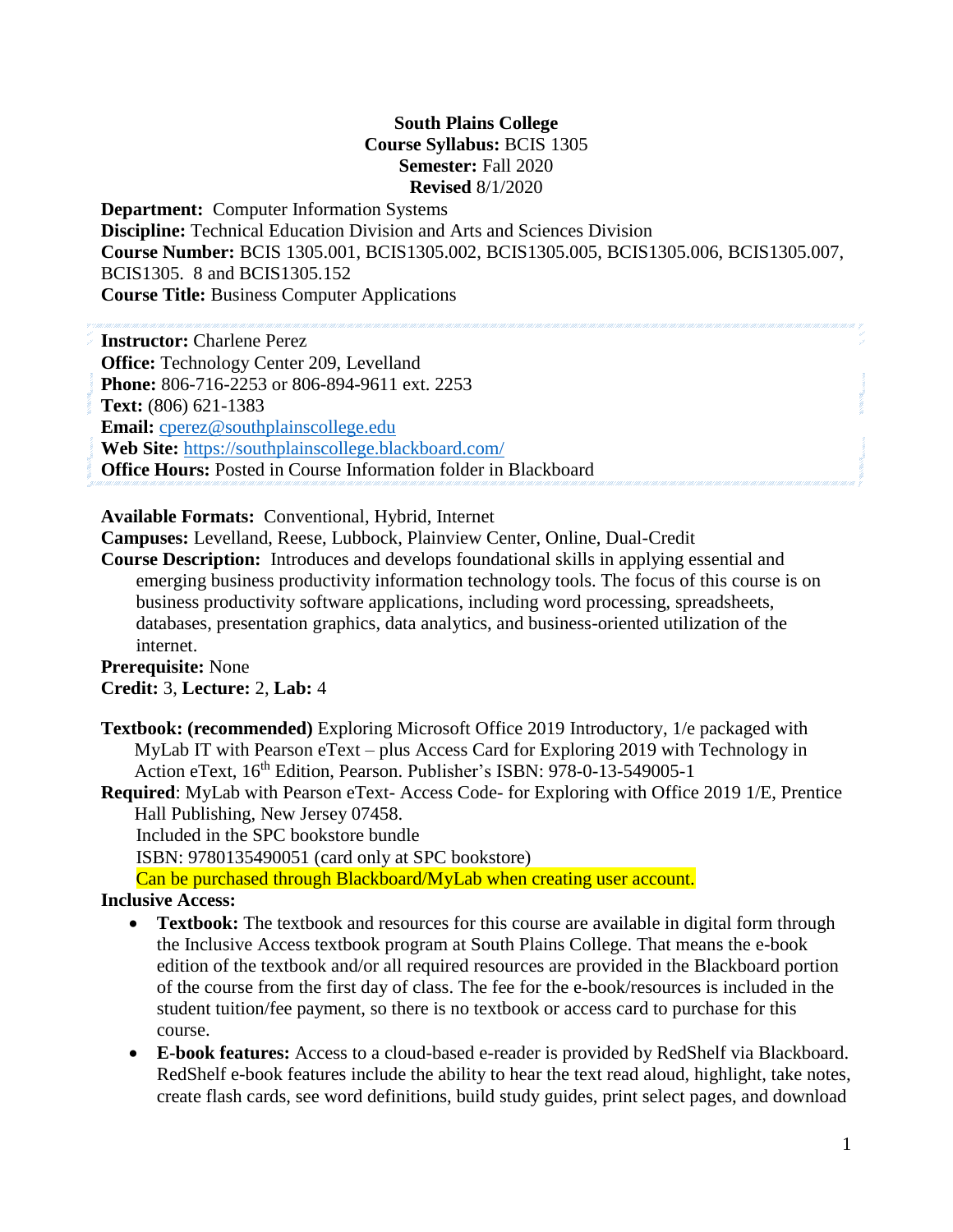up to 20% of the book for offline access. Visit [https://solve.redshelf.com/hc/en](https://solve.redshelf.com/hc/en-us/requests/new)[us/requests/new](https://solve.redshelf.com/hc/en-us/requests/new) for e-book issues and support.

- **Upgrading to a physical textbook:** Students who prefer a printed textbook rather than an ebook may purchase or rent a textbook the textbook publisher or other independent retailer.
- **How to opt out of Inclusive Access:** As long as they meet the opt-out deadline, students may choose not to participate in the Inclusive Access program if they have a textbook from another source. They should check the course syllabus to see if the instructor also requires course work to be done in an online platform, like MyLab IT. If so, the student would be required to have access or purchase access to that platform in addition to acquiring the ebook. To opt out of the Inclusive Access e-book/resources, students will need to locate the RedShelf tool in their Blackboard course and follow the instructions given there. Students who need assistance to opt out should contact their instructor or the SPC Bookstore. The Inclusive Access fee will be refunded to students who opt out after the twelfth-class day.

#### **Supplies:**

- Microsoft Office 365 Education or Office 2019 with Access
- Reliable Internet Connection
- Computer with Windows OS (Recommended) or Mac OS. Please DO NOT use a Chromebook.
- Mac OS will not run Access 2019. SPC Lab computers or the VMWare Horizon Client are recommended when we begin the Access unit (See Blackboard for installation instructions).
- Google Chrome or Mozilla Firefox browsers ONLY.

### **This course partially satisfies a Core Curriculum Requirement**: Institutional Foundational Component Area (090)

## **Core Curriculum Objectives addressed:**

- **Communications skills**—to include effective written, oral and visual communication
- **Critical thinking skills**—to include creative thinking, innovation, inquiry, and analysis, evaluation and synthesis of information
- **Teamwork**—to include the ability to consider different points of view and to work effectively with others to support a shared purpose or goal

# **Student Learning Outcomes:**

- 1. Describe the fundamentals of information technology concepts hardware, software, security, and privacy.
- 2. Demonstrate proper file management techniques to manipulate electronic files and folders in local, network, and online environments.
- 3. Create business documents with word processing software using spelling and grammar check, format and layout, tables, citations, graphics, and mail merge.
- 4. Create business documents and analyze data with spreadsheet software using (1) tables, sorting, filtering, charts and graphics, pivot tables, macros; (2) statistical, financial, logical and look-up functions and formulas; and (3) add-ins.
- 5. Create business multimedia presentations with presentation software using templates, lists, groups, themes, colors, clip art, pictures, tables, transitions, animation, video, charts, and views.
- 6. Create databases and manage data with database software using tables, fields, relationships, indexes, keys, views, queries, forms, reports, and import/export functions.
- 7. Integrate business software applications.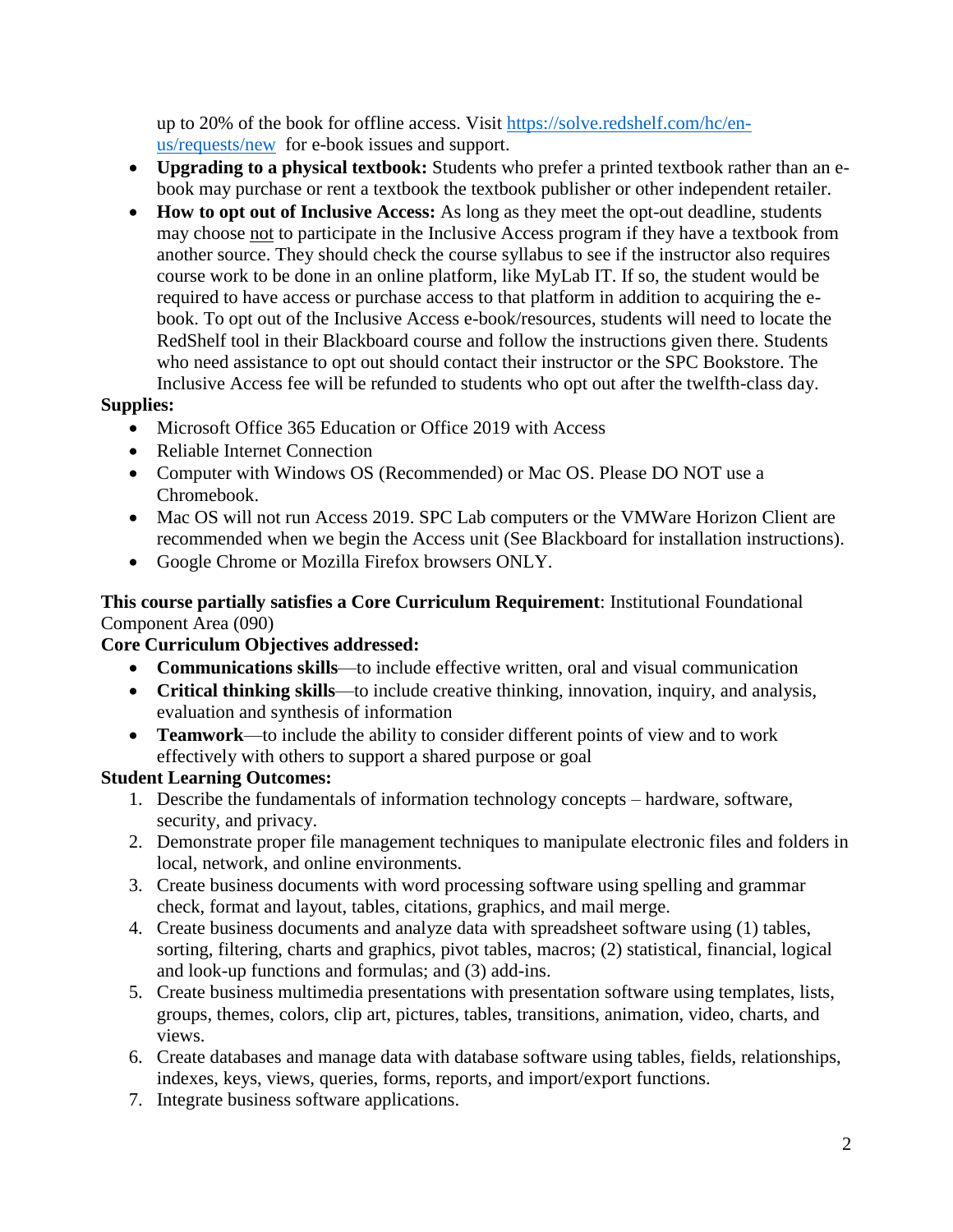- 8. Use web-based technologies to conduct ethical business research.
- 9. Use "goal seeking" and "what-if analysis" to solve problems and make adjustments/recommendations in a business environment.

**Student Learning Outcomes Assessment:** There will be a required modules that include pre-test, instruction/assignment, and post-test in each of the following sections: Essential Computing Concepts, PowerPoint, Word, Excel, and Access. There will be a team project consisting of online discussion, collaboration, research, a PowerPoint presentation, and documentation.

**Course Evaluation:** Students will be evaluated by assignments, exams, and projects.

| Category            | Percentage |
|---------------------|------------|
| Pre-tests           | 10%        |
| Assignments         | 50%        |
| Exams               | 25%        |
| <b>Team Project</b> | 15%        |

- **Attendance Policy:** Students are expected to attend all classes in order to be successful in a course. The student may be administratively withdrawn from the course when absences become excessive as defined in the course syllabus.
- Class attendance, even online, is extremely important in order to meet the objectives of this course. A student is responsible for initiating his or her own withdrawal, if that becomes necessary. If a student is administratively withdrawn from the class by the professor, the grade appearing on the transcript will be at the professor's discretion, an 'X' or 'F'.
- Administrative withdrawal may occur if the student has missed six (6) class periods for MWF classes, four (4) class periods for MW/TR classes, two (2) class periods for hybrid classes or if the professor decides absences are excessive due to non-participation or incomplete coursework. When enrolled in an online course, students must login to Blackboard/MyLab IT two times per week. Two weeks of non-participation in an online course may also result in an administrative drop.

See the General Catalog Attendance Policy for additional information.

**Plagiarism and Cheating:** Students are expected to do their own work on all projects, quizzes, assignments, examinations, and papers. Failure to comply with this policy will result in an F for the assignment and can result in an F for the course if circumstances warrant.

Plagiarism violations include, but are not limited to, the following:

- 1. Turning in a paper that has been purchased, borrowed, or downloaded from another student, an online term paper site, or a mail order term paper mill;
- 2. Cutting and pasting together information from books, articles, other papers, or online sites without providing proper documentation;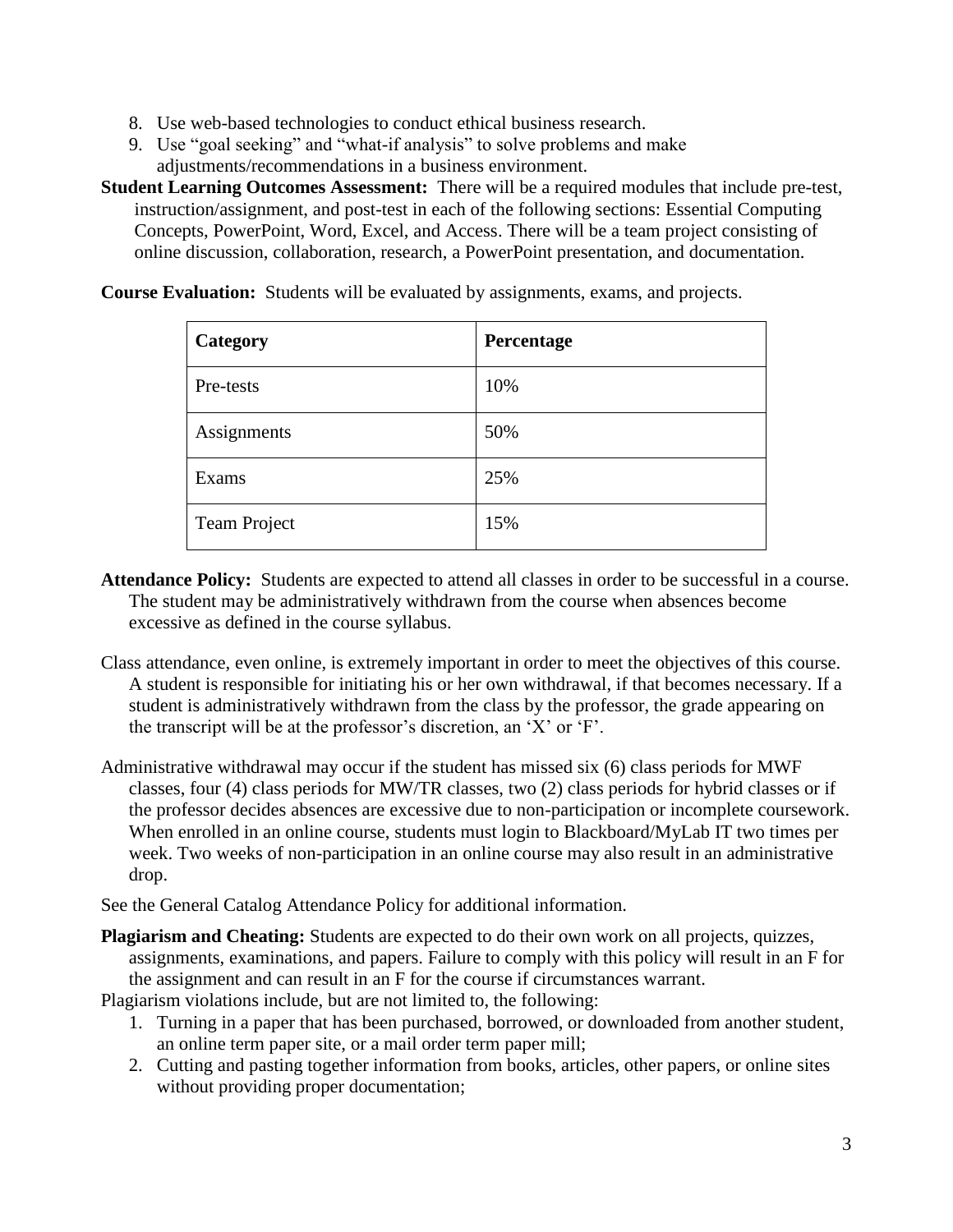- 3. Using direct quotations (three or more words) from a source without showing them to be direct quotations and citing them; or
- 4. Missing in-text citations.

Cheating violations include, but are not limited to, the following:

- 1. Obtaining an examination by stealing or collusion;
- 2. Discovering the content of an examination before it is given;
- 3. Using an unauthorized source of information (notes, textbook, text messaging, internet, apps) during an examination, quiz, or homework assignment;
- 4. Entering an office or building to obtain unfair advantage;
- 5. Taking an examination for another;
- 6. Altering grade records;
- 7. Copying another's work during an examination or on a homework assignment;
- 8. Rewriting another student's work in Peer Editing so that the writing is no longer the original student's;
- 9. Taking pictures of a test, test answers, or someone else's paper.

**Drop Policy:** You may be dropped with an X or F for any of the following reasons:

- 1. Attendance
	- a. You do not follow the guidelines of the attendance policy listed above
- 2. Participation, completion of homework, exams, and team project
	- a. You have missed several homework assignments
	- b. You have missed two or more exams
	- c. You have not participated with your assigned team
- 3. Academic Integrity
	- a. Cheating, plagiarism, or sharing your work with others as listed above
- **Student-Owned Computer Equipment:** Students may choose to use their own computer equipment to complete the assigned coursework. SPC provides Microsoft Office to students for installation and use on their personal computers. It is the sole responsibility of the student to ensure their computer system meets the minimum requirements for all required or suggested software. It is also the sole responsibility of the student to ensure their computer system is in working order, free of malware, and sufficient to complete the assigned coursework. Computer or system malfunction or failure is not an excuse for late coursework. The instructor is not liable for the student's computer maintenance and cannot troubleshoot or repair issues on studentowned computers. If the student needs computer assistance, they can contact the SPC student helpdesk.

#### **SPC Help Desk**

Telephone Number: Help Desk at (806) 716-2600 E-mail: [helpdesk@southplainscollege.edu](mailto:helpdesk@southplainscollege.edu) Location: Library Lobby - Levelland Normal Hours: Monday - Friday: 8:00 a.m. - 4:00 p.m.

**Student Code of Conduct Policy:** Any successful learning experience requires mutual respect on the part of the student and the instructor. Neither instructor nor student should be subject to others' behavior that is rude, disruptive, intimidating, aggressive, or demeaning**.** Student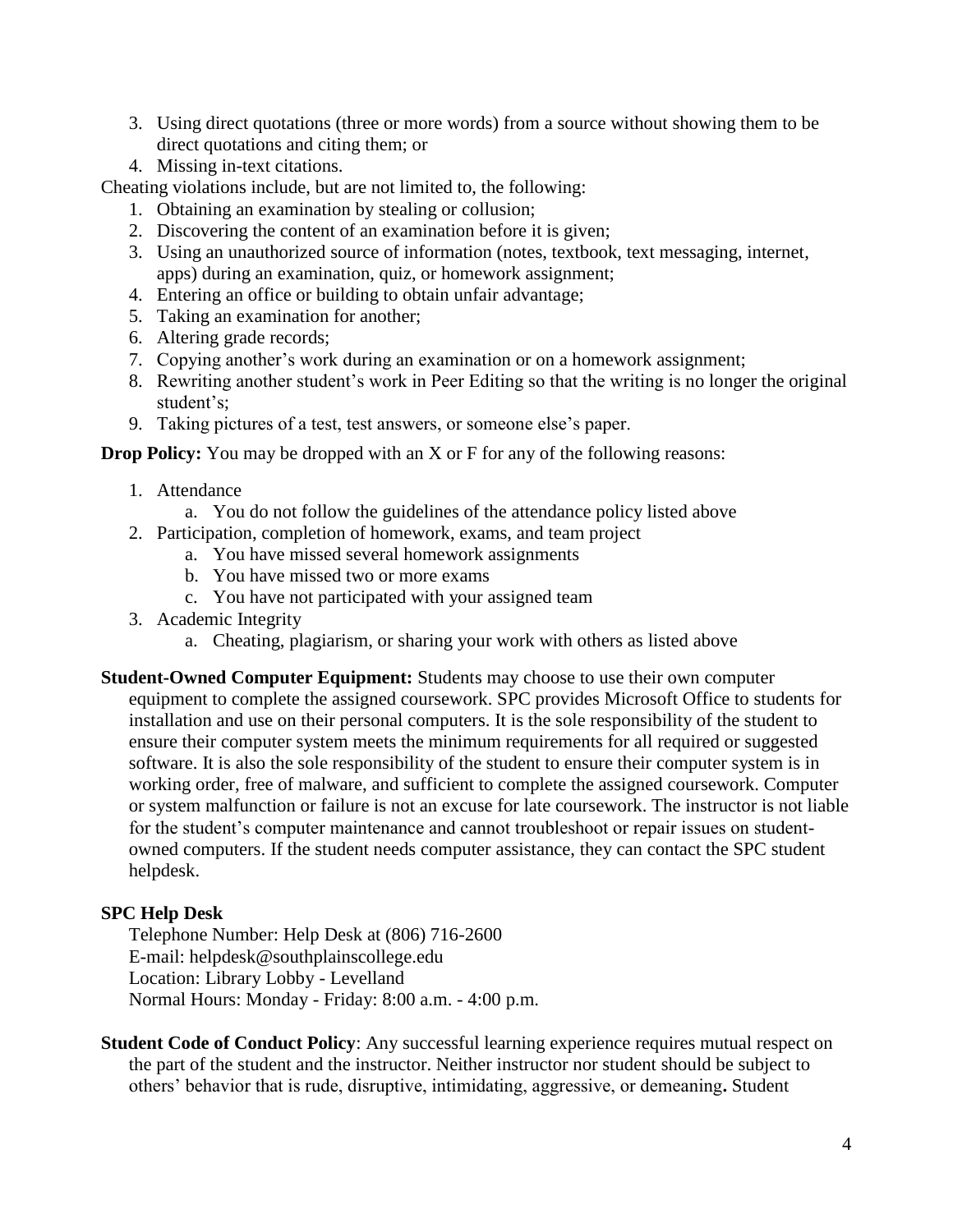conduct that disrupts the learning process or is deemed disrespectful or threatening shall not be tolerated and may lead to disciplinary action and/or removal from class.

- **Diversity Statement:** In this class, the teacher will establish and support an environment that values and nurtures individual and group differences and encourages engagement and interaction. Understanding and respecting multiple experiences and perspectives will serve to challenge and stimulate all of us to learn about others, about the larger world and about ourselves. By promoting diversity and intellectual exchange, we will not only mirror society as it is, but also model society as it should and can be.
- **Disability Statement:** Students with disabilities, including but not limited to physical, psychiatric, or learning disabilities, who wish to request accommodations in this class should notify the Disability Services Office early in the semester so that the appropriate arrangements may be made. In accordance with federal law, a student requesting accommodations must provide acceptable documentation of his/her disability to the Disability Services Office. For more information, call or visit the Disability Services Office at Levelland (Student Health & Wellness Office) 806-716-2577, Reese Center (Building 8) 806-716-4675, or Plainview Center (Main Office) 806-716-4302 or 806-296-9611.
- **Nondiscrimination Policy:** South Plains College does not discriminate on the basis of race, color, national origin, sex, disability or age in its programs and activities. The following person has been designated to handle inquiries regarding the non-discrimination policies: Vice President for Student Affairs, South Plains College, 1401 College Avenue, Box 5, Levelland, TX 79336. Phone number 806-716-2360.
- **Title IX Pregnancy Accommodations Statement** If you are pregnant, or have given birth within six months, Under Title IX you have a right to reasonable accommodations to help continue your education. To [activate](http://www.southplainscollege.edu/employees/manualshandbooks/facultyhandbook/sec4.php) accommodations you must submit a Title IX pregnancy accommodations request, along with specific medical documentation, to the Director of Health and Wellness. Once approved, notification will be sent to the student and instructors. It is the student's responsibility to work with the instructor to arrange accommodations. Contact the Director of Health and Wellness at 806-716-2362 or [email](http://www.southplainscollege.edu/employees/manualshandbooks/facultyhandbook/sec4.php) [cgilster@southplainscollege.edu](mailto:cgilster@southplainscollege.edu) for assistance.
- **Campus Concealed Carry**: Texas Senate Bill 11 (Government Code 411.2031, et al.) authorizes the carrying of a concealed handgun in South Plains College buildings only by persons who have been issued and are in possession of a Texas License to Carry a Handgun. Qualified law enforcement officers or those who are otherwise authorized to carry a concealed handgun in the State of Texas are also permitted to do so. Pursuant to Penal Code (PC) 46.035 and South Plains College policy, license holders may not carry a concealed handgun in restricted locations. For a list of locations and Frequently Asked Questions, please refer to the Campus Carry page at: <http://www.southplainscollege.edu/campuscarry.php>

Pursuant to PC 46.035, the open carrying of handguns is prohibited on all South Plains College campuses. Report violations to the College Police Department at 806-716-2396 or 9-1-1.

**COVID-19 Face Covering Requirement**: It is the policy of South Plains College for the Fall 2020 semester that as a condition of on-campus enrollment, all students are required to engage in safe behaviors to avoid the spread of COVID-19 in the SPC community. Such behaviors specifically include the requirement that all students properly wear CDC-compliant face coverings while in SPC buildings including in classrooms, labs, hallways, and restrooms. Failure to comply with this policy may result in dismissal from the current class session. If the student refuses to leave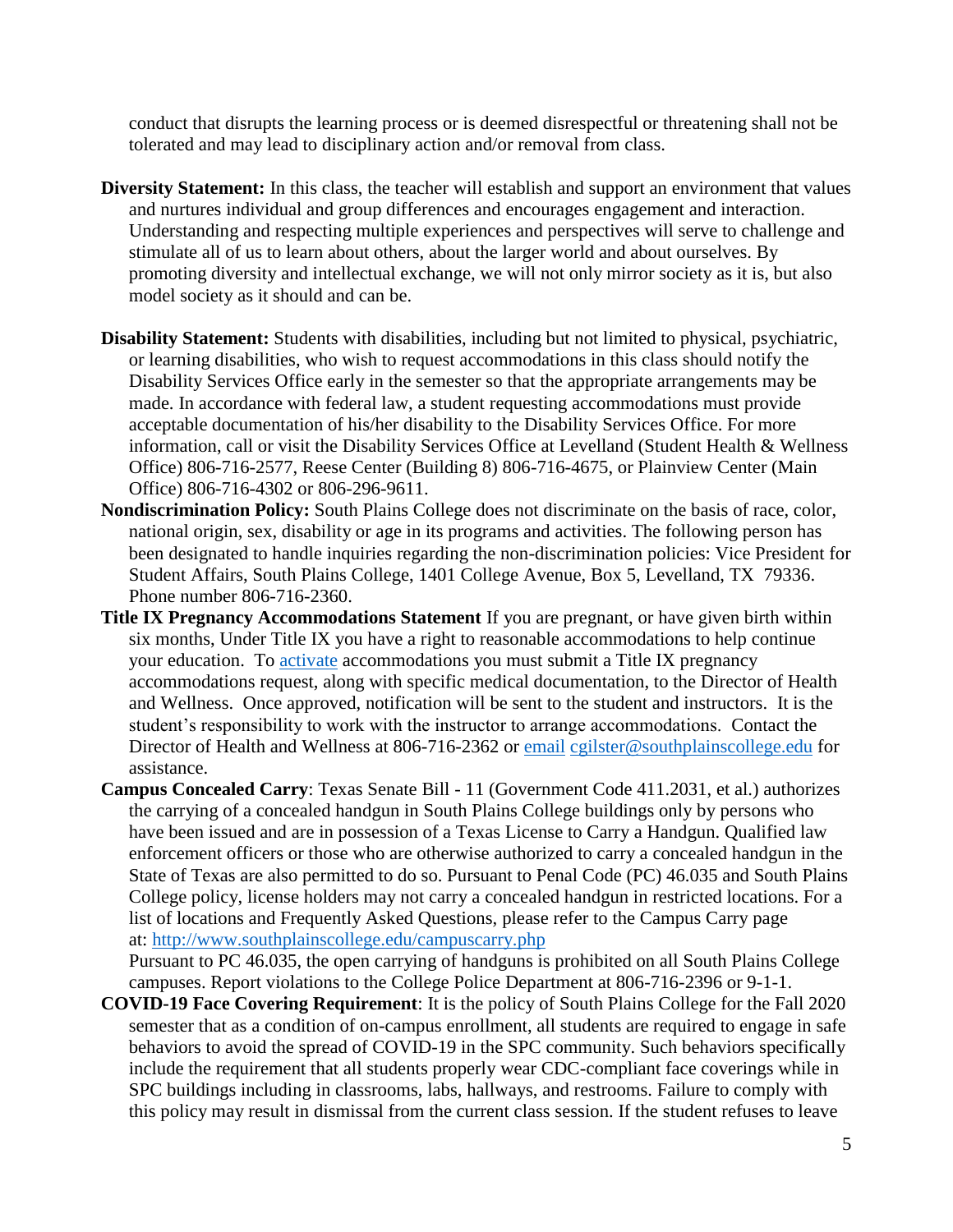the classroom or lab after being dismissed, the student may be referred to the Dean of Students on the Levelland campus or the Dean/Director of external centers for Student Code of Conduct Violation. For further information, please refer to the "Return to Campus Plan" at: <http://www.southplainscollege.edu/emergency/SPCReturnToCampusPlans.pdf>

**Arranged Lab:** An arranged lab of two (2) hours is considered a requirement of this class. The student is responsible for completing class and homework assignments as assigned by the instructor. Students may do assignments in the SPC computer lab(s) or at home/work if you have the exact programs that you will use during class (Please note that you must also have the correct version in order for the instructions in the book to be applicable). If the program and version do not match then the student may not be able to save an assignment at home and later open it at school and vice-versa. This does not apply to on-line classes.

**Open Computer Lab:** There are Open Computer Labs available on each campus with individual hours of operation. It is the student's responsibility to locate the lab on a desired campus and the hours of operation. Lab Supervisor and Lab Assistants are available to help you.

> Levelland Technology Center Hours of Operation: Monday thru Thursday  $7:30$  to  $9:00$  Friday  $8:00$  to  $4:00$

### **Student Conduct:**

- Food and Drinks are not allowed in the computer class rooms or Open Lab. You will be asked to store them or throw them away.
- Cell phones and any other electronic devices are to be turned off or on silent and placed on top of the CPU during class time. If you have a legitimate need that requires that you receive a phone call during class contact the instructor before class begins.
- Headphones are to be removed during class and stored away from the desktop during class lectures and activities.
- Your very best manners are always expected and appreciated before, during and after class. Please don't disturb your fellow classmates.
- Working together is permitted provided you are doing your own work. If you are touching someone else's keyboard or mouse or using someone else's storage device that is too much help.
- Do NOT share storage devices with anyone!! EVER!!
- Cheating is not tolerated at any time. First offense will result in a zero for all parties involved and a second offense will result in being dropped with an "F" from this course.
- Additional student conduct expectations are outlined in the South Plains General Catalog and the South Plains College Student Guide. Both are available on the SPC web site.

**Make-up Exam Policy:** Make-up exams may be given in cases of an unavoidable absence. If you have an unavoidable absence you MUST notify me prior to missing the exam or prior to your next class meeting. There would be very, very few instances where you could not notify me of an absence because the college provides a 24/7 voice mail system and email and you have my number for texting. All make-up exams will be given only on Fridays between 8:00 a.m. and 11:00 a.m. following the missed exam and will not include any curve given on the original exam date. An altogether different test will probably be used for the make-up exam. You are responsible for making arrangements to take the test.